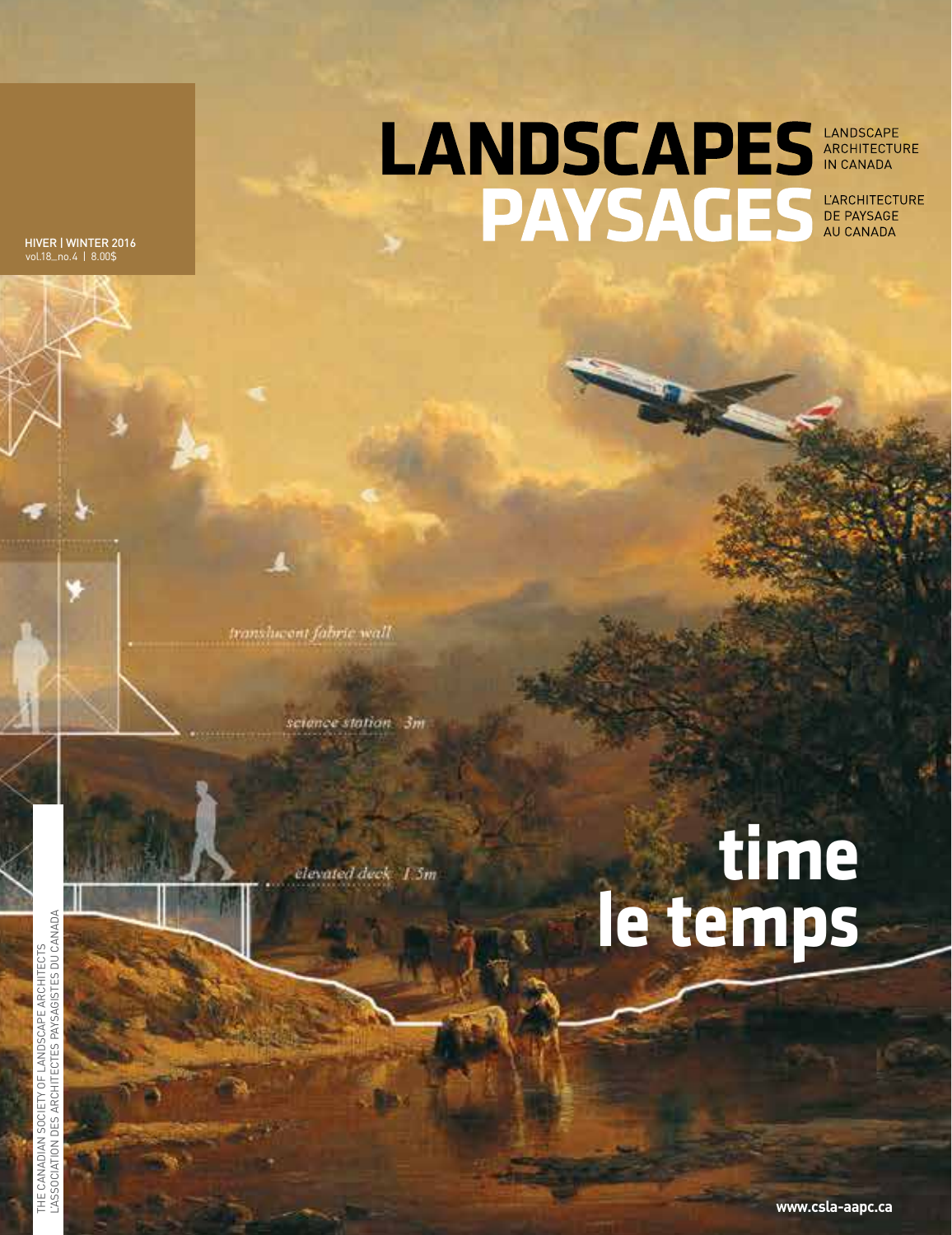ISABELLE GIASSON

# **50 YEARS OF PLACEMAKING**<br>A HUMAN SCALE APPROACH

#### *>***FR\_LP+** 50 ANS À CRÉER DES LIEUX

#### FR\_

DEPUIS LES ANNÉES 70, les architectes paysagistes, architectes et urbanistes ont appris à décrire la démarche de création de squares, places, parcs, rues et fronts d'eau capables d'attirer non seulement par leur beauté, mais aussi par leur agrément et par leur intérêt. Isabelle Giasson fait état de leur réflexion et de leurs succès dans une présentation PowerPoint à : >bit.ly/50YearsOfPlacemaking

### EN\_

#### THE CONCEPT BEHIND PLACEMAKING

originated in the 1960s, when writers offered ground-breaking ideas about designing cities that catered to people, not just to cars and shopping centers. Their work focused on the importance of lively neighborhoods and inviting public spaces. The term came into use in the 1970s, when landscape architects, architects and urban planners began to describe

…[Jacobs] presented a direct yet fundamentally optimistic indictment of the short-sightedness and intellectual arrogance that had characterized much of urban planning up to that time.

the process of creating squares, plazas, parks, streets and waterfronts that would attract people, not simply because they were pretty, but because they were also pleasurable and interesting.

## **SEEING THE CITY THROUGH JANE'S EYES**

Jane Jacobs (1916–2006) was one of the first thinkers whose ground-breaking books altered our perspectives. She advocated citizen ownership of streets, through an idea she termed, "eyes on the street." In *The Death and Life of Great American Cities*, published in 1961, she presented a direct yet fundamentally optimistic indictment of the shortsightedness and intellectual arrogance that had characterized much of urban planning up to that time. She wrote about what makes streets safe or unsafe; she examined what constitutes a neighborhood and what function the neighbourhood serves within the larger organism of the city; and she examined neighbourhoods to determine why some remain impoverished while others regenerate themselves.

Jacobs developed a framework for assessing the vitality of all cities, which uses **five perspectives** – all revolutionary in their day. **1/** Cities are Ecosystems, she argued: over time, buildings, streets and neighborhoods function as dynamic organisms, changing as people interact with them in the same manner as natural ecosystems. **2/** Mixed-Use Development creates vitality: when neighbourhoods integrate different building types and uses, they attract a diversity of people of different ages

at different times of day. A vital city is "organic, spontaneous, and untidy."

She also shook the status quo by arguing for **3/** Bottom-Up Community Planning – she insisted that local expertise is better suited to guiding community development than outside experts. She made the **4/** Case for Higher Density, because higher population densities could yield a critical mass capable of supporting economic growth and prosperity. And she advocated for **5/** Local Economies, dissecting how cities and their economies emerge and grow, and how vital cities will add new types of work to the old, by promoting small businesses and supporting urban entrepreneurs.

## **WILLIAM H. WHYTE AND THE STREET LIFE REVOLUTION**

William H. Whyte (1917–1999) was an American urbanist, organizational analyst, journalist and people-watcher. In 1980, he published the findings from his revolutionary Street Life Project in *The Social Life of Small Urban Spaces.* Both the book and the accompanying film were instantly labelled classics and launched a mini-revolution in the planning and study of public spaces. They have since become standard texts in urban planning, sociology, environmental design and architecture departments around the world.

Whyte established **seven basic placemaking factors** which bring social life to public spaces. Placemaking means creation of **1/** Sittable Places (mainly for two or three people), along a **2/** Street, remembering that people tend to sit more in the **3/** Sun. People are attracted by **4/**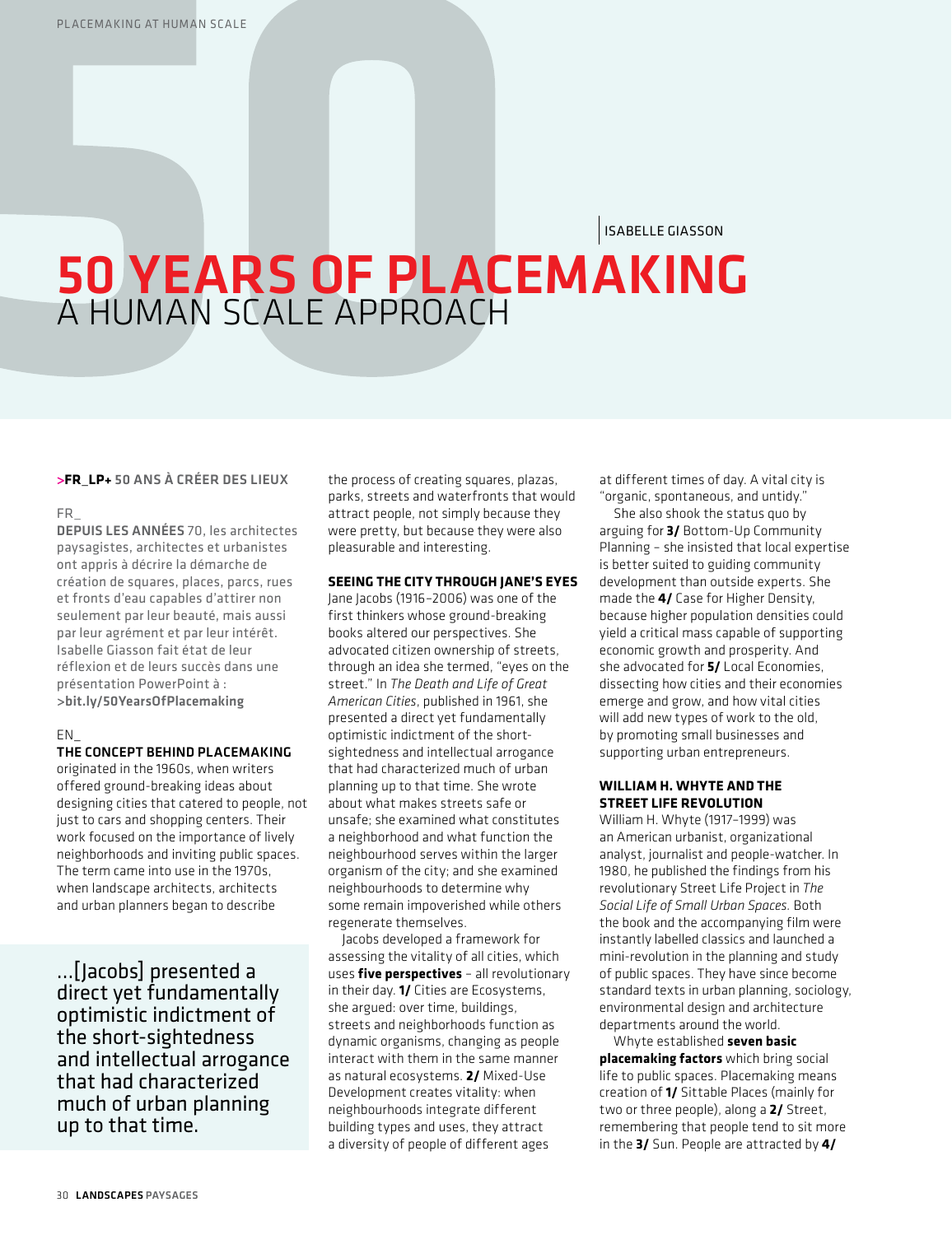







Water – and when they look for shade, they prefer **5/** Trees to other shading devices. Placemakers must think of **6/** Food (of course) and **7/** Triangulation: the process by which some external stimulus links people, prompting strangers to talk to other strangers as if they knew each other. In a public space, the arrangement of different elements in relation to each other can put the triangulation process in motion (or not).

#### **FRED KENT AND THE POWER OF 10**

The Street Life Project led directly to New York's Project for Public Spaces (PPS), founded by Fred Kent 35 years ago. The PPS list brings the Placemaking pragmatics wittily home, reminding designers that "The Community is the Expert," and that "You can't do it alone." Kent's advice comes with a wry humour. "You can see a lot just by observing," he says, and shortly thereafter reminds Placemakers to – against their better judgement – "Start with the petunias."

PPS invokes The Power of 10. In a city, you need 10 destinations, and within each of these destinations, you need 10 places to go, 10 things to do, 10 reasons to be there – places to sit, for instance, or art to touch, music to hear, food to purchase, historic information to learn about, books to read. For PPS, Placemaking is a process, not an outcome. It is community driven, and therefore, not the easiest route for a landscape architect! Each year, Kent and the PPS staff train 10,000 people in Placemaking techniques.

## **JAN GEHL TURNS UNWORKABLE CITYSCAPES INTO LANDSCAPES**

As North Americans brought Placemaking concepts to communities, a Danish architect and urban designer named Jan Gehl was conducting fundamental research into the ways people actually use – or could use – the spaces where they live and work. In his revolutionary book, *Cities for People* (2010), he clearly explains how to reconfigure unworkable cityscapes into

the landscapes he believes they should be: cities planned at a human scale.

Gehl developed a toolbox of concrete methods, which consider such fundamentals as distance. He invites placemakers to assemble the city's functions to ensure shorter distances between them, not to disperse them. Similarly, he advises planners not to segregate city functions, but to integrate them to ensure versatility, wealth of experience, social sustainability and a feeling of security. He encourages city builders to invite pedestrian and bicycling traffic, not to repel them, and to open up the edges between the city and buildings, so that life inside buildings and outside in city spaces can work together. Overall, he believes urban design should invite people to stay longer in public places, because, after all, if a few people spend a great deal of time in a place, they will provide the same animation and sense of vitality, as many people who spend just a short time.



Triangulation: the process by which some external stimulus links people, prompting strangers to talk to other strangers as if they knew each other.

**1** JANE JACOBS **2, 3, 4** VOLUMES FROM THE PLACEMAKERS **5** THE POWER OF TEN **PHOTOS: 1** PHIL STANZIOLA, 1961 **5** PROJECT FOR PUBLIC SPACES (PPS)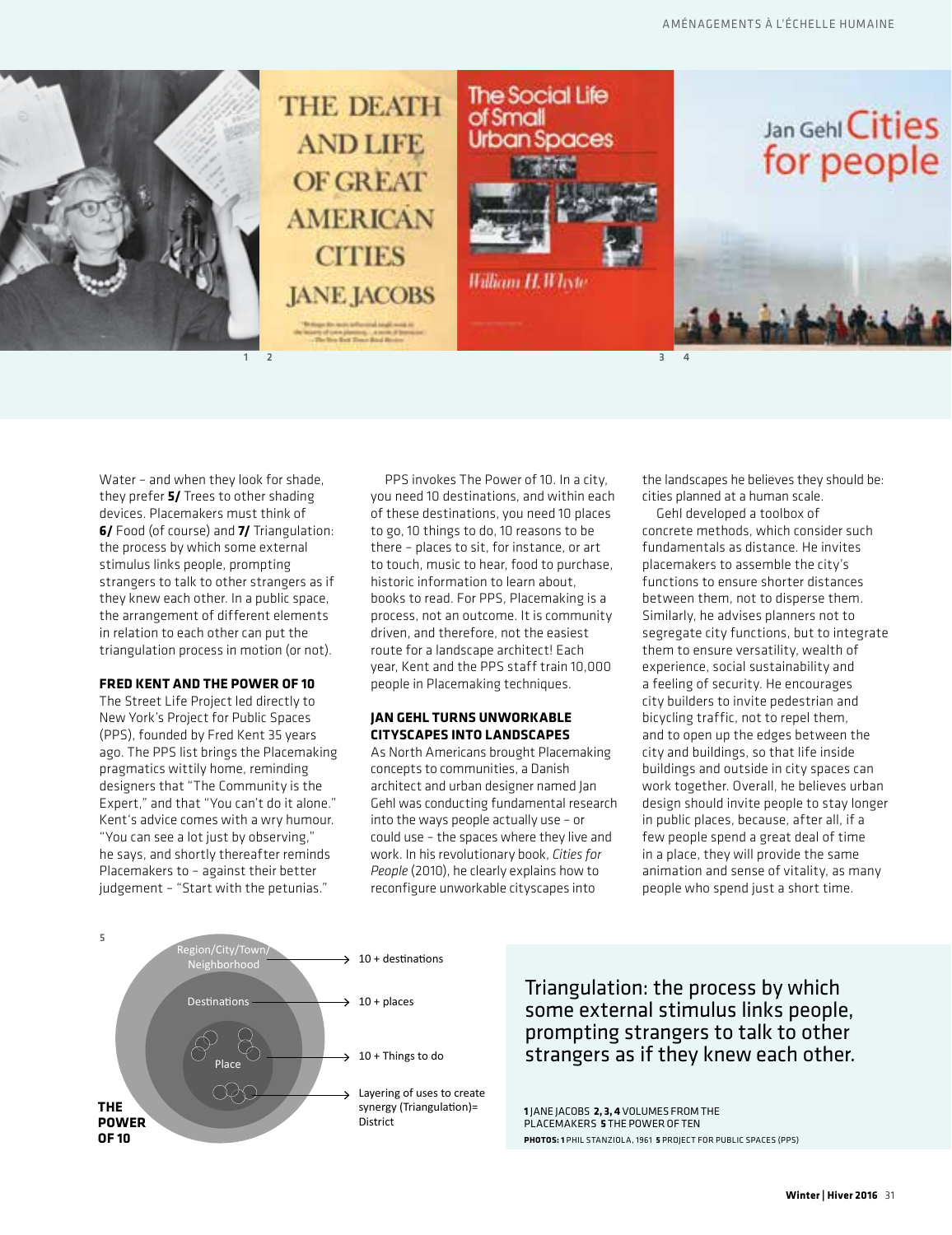

**PHOTO** ISABELLE GIASSON

## **laurier ave | before**

Montréal planners awarded the cityscape a possible 2 points for each Gehl criteria met (see box below). The street was fairly safe and secure with buildings designed to human scale. It provided some places to sit and walk, but offered little else.

## The score: 7/24.

## **THE JAN GEHL TOOLKIT: THE CITY AT EYE LEVEL**

Gehl's toolkit is highly specific and therefore very useful. It can function effectively as a check list to assess creative design solutions. In Montreal, for example, we used Gehl's **12 quality criteria** to plan the revival of Laurier Street, carefully assessing its "eye level" appeal. Human scale Placemaking means providing protection from traffic, crime and unpleasantness, while providing numerous opportunities for people to positively experience their city. (See images above.)

## **GIL PENALOSA ENHANCES MOBILITY FOR ALL AGES**



Closer to us in Toronto, Gil Penalosa works to create Placemaking projects that prioritize people's well-being. He believes that if everything we do in our public spaces is great for an 8-year-old and an 80-year-old, then it will be great for all people. Founder of "8 to 80 Cities", he improves the quality of life in cities by bringing citizens together to enhance mobility and public space so that together we can create more vibrant, healthy and equitable communities. Penalosa says that every city should have a law of two words: Pedestrians First!

## **WHY PLACEMAKING?**

The human scale principles of Jacobs, Whyte, Gehl and Penalosa are transforming our sense of proportion and scale in our cities. The introduction of cars and car traffic a century ago was a decisive factor in creating confusions of scale, and as more and more people spaces were given to vehicles, the results favoured cars, not people. Gehl says that when speed in urban areas increased from a walking speed of 5km/h to 40 km/h (car speed), all spatial dimensions increased dramatically. Our images and visions of the cityscape followed the same line.

## **WIDENING HORIZONS FOR LANDSCAPE ARCHITECTS**

For the last 50 years, we have been trying to repair these mistakes by advocating for a human scale approach to the public realm. Taking into account changing demographics and lifestyles, landscape architects, must consider the urban landscape through the five human senses, as experienced at the speed of walking rather than at the speed of riding in a car, bus or train. This smallscale view is too frequently neglected in contemporary projects. But when designers pay attention, the differences are dramatic. In cities from Copenhagen to New York to Montréal, a great many firms are even now transforming city neighbourhoods by focusing on pedestrians first.

To assume leadership in designing the public realm, we landscape architects are expanding our knowledge

## **The Jan Gehl Toolkit**: **12 quality criteria**

- **1** Protection against accidents (safe)
- **2** Protection against crime (secure)
- **3** Protection against sensory unpleasantness
- **4** Opportunities to walk
- **5** Opportunities to stand
- **6** Opportunities to sit
- **7** Opportunities to see
- **8** Opportunities to talk
- **9** Opportunities to play/exercise
- **10** Buildings designed to human scale
- **11** Opportunities to enjoy the climate
- **12** Positive sensory experiences: good design, materials, views

of how to design places, not through the addition of further design skills but rather through the integration of human skills. This is slowly occurring as we bring sociologists, anthropologists, psychologists, recreaologists and economists on board. Let's be more proactive about gaining back the people spaces our cities lost over time; let's first be landscape architects for PEOPLE.

To view Isabelle Giasson's PowerPoint presentation, **>** bit.ly/50YearsOfPlacemaking

**REFERENCES >LP+ isabelle.giasson@arcadia.studio**